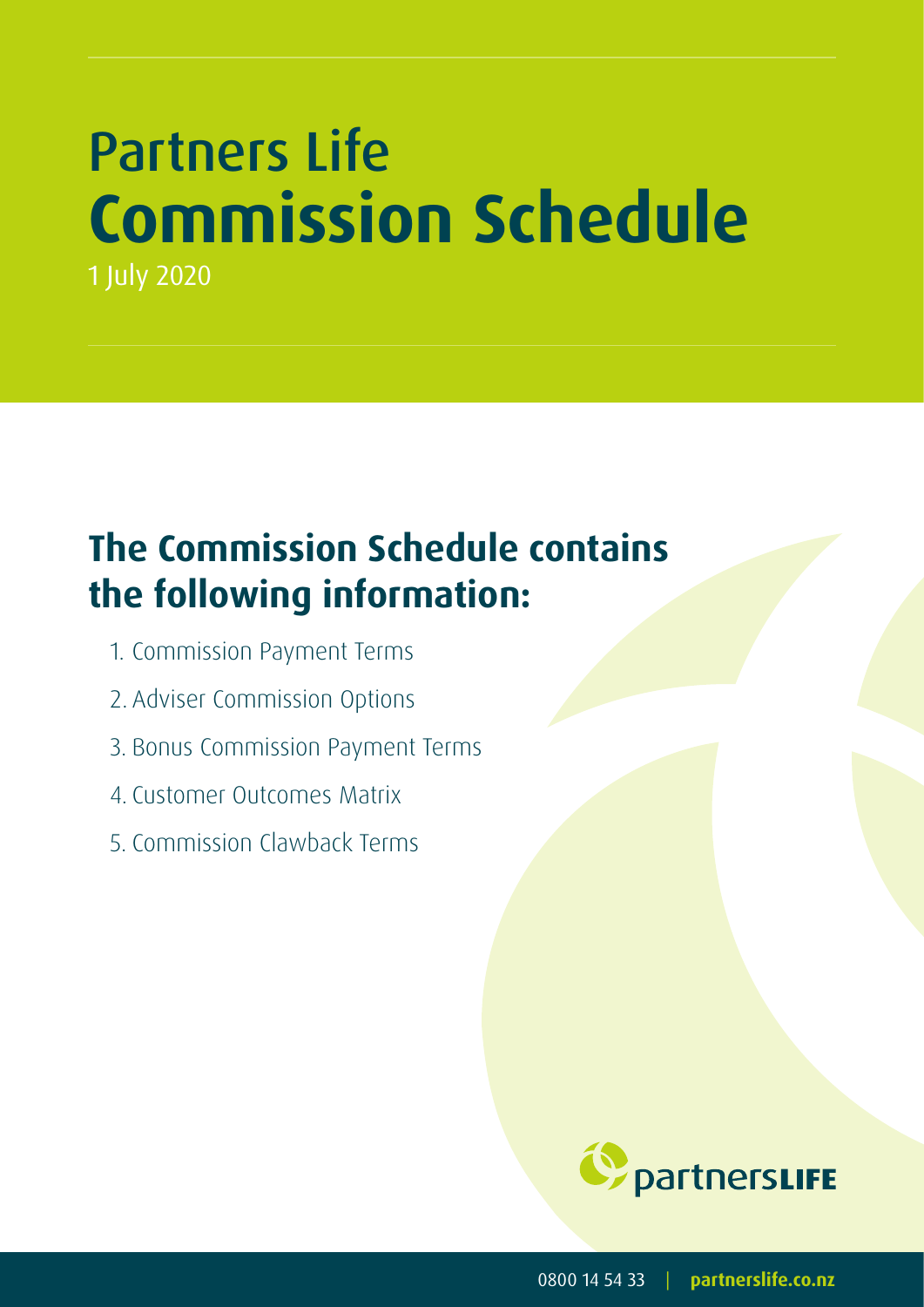

#### The Partners Life commission structure has been carefully designed to appropriately remunerate advisers for the business they place with Partners Life, and to incentivise the delivery of good customer outcomes.

All defined terms used in this Schedule are as set out in your Adviser Business Agreement.

Commission payments will be made on each business day.

Partners Life will maintain a commission account for you, the net amount credited or debited to your commission account will be the total of all Upfront Initial, Bonus, Renewal and As Earned commissions earned since the last commission run, less any commission clawbacks incurred.

This amount will be adjusted for any debt repayments made by you, interest charged on commission debts, withholding tax, GST, or any other associated costs for which you are responsible.

Partners Life will pay by Direct Credit to your nominated bank account(s) any credit balance in excess of \$20 at the close of each business day.

If the balance of your commission account is a debit, it will be either deducted from your next commission run or Partners Life may demand repayment as per its rights under the terms of your Adviser Business Agreement.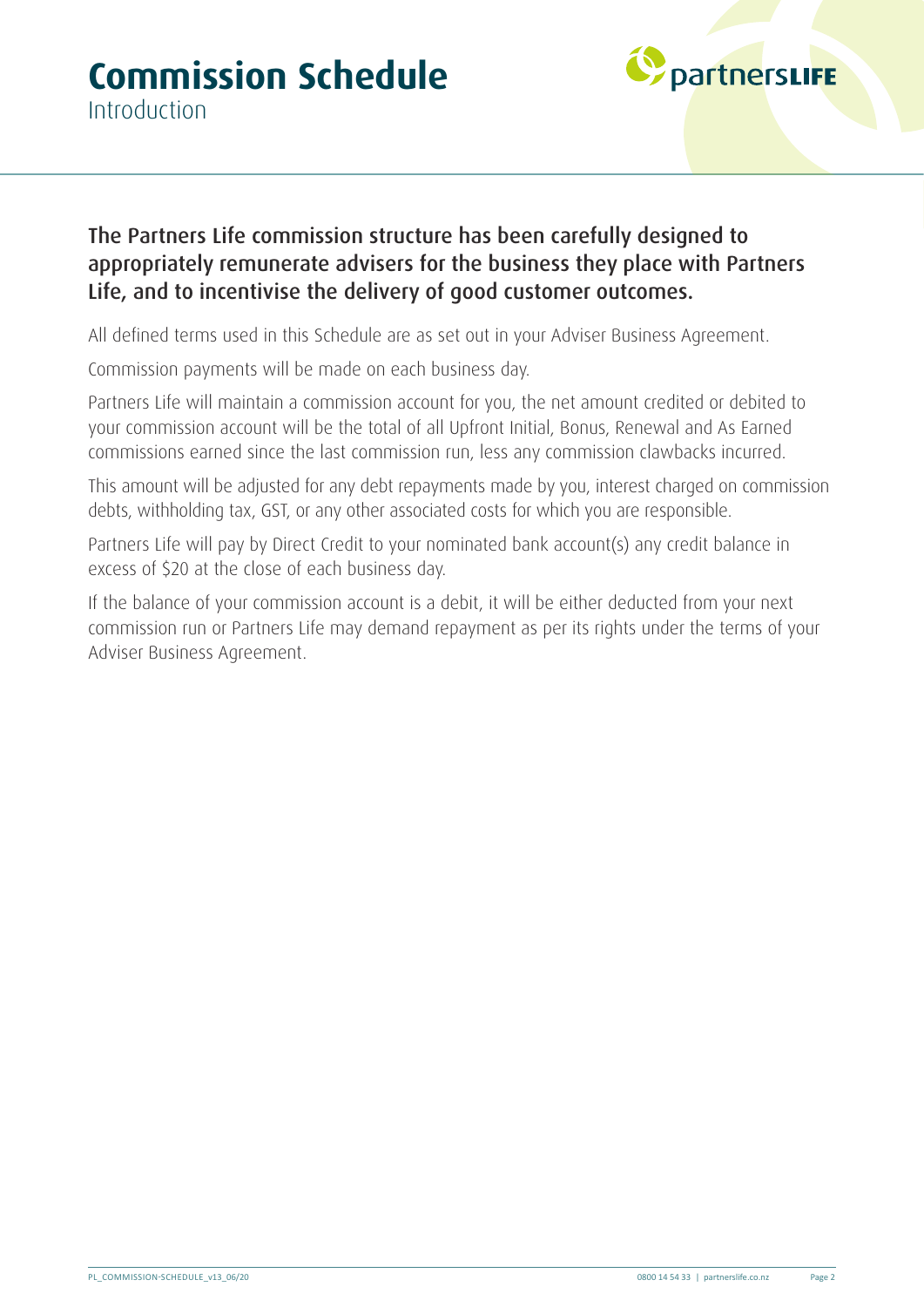### **Commission Schedule**



1. Commission Payment Terms

Upfront Initial and Bonus commission is payable on policy issue or the noncontractual increase of premium on an existing policy, subject to the commission structure utilised.

- No commission is payable on policy fees.
- No commission is payable on the GST portion on any non-life premiums.
- No commission is payable on any per mille premium loadings.

While commission is not payable on these components of the total policy premium, they are all included in the calculation of issued production net of lapses.

Partners Life reserves the right to limit the commission options (at its sole discretion) for policies with very large premiums, where it arranges facultative reinsurance for substandard lives, or for policies where the policy duration is (in Partners Life's sole opinion) likely to be less than 10 years.

Renewal commission is payable from month 13 onward, and is paid on the same frequency as the premium being received for the duration of the policy. Renewal commission is not subject to clawback unless the full premium is not collected or retained.

As Earned commissions, including As Earned bonus commission, are payable on the same frequency as the premiums being received for the policy. As Earned commissions commence from receipt of the first premium post-issue of the policy or increase of cover, and are payable for the duration of the policy. As Earned commissions are not subject to clawback unless the full premium is not collected or retained.

#### GST

Commission amounts earned under your Adviser Business Agreement are stated as exclusive of GST (if any).

#### **Withholding**

Partners Life is entitled to deduct any applicable withholding tax (including fines, penalties and interest) that may be imposed or levied in connection with your Adviser Business Agreement.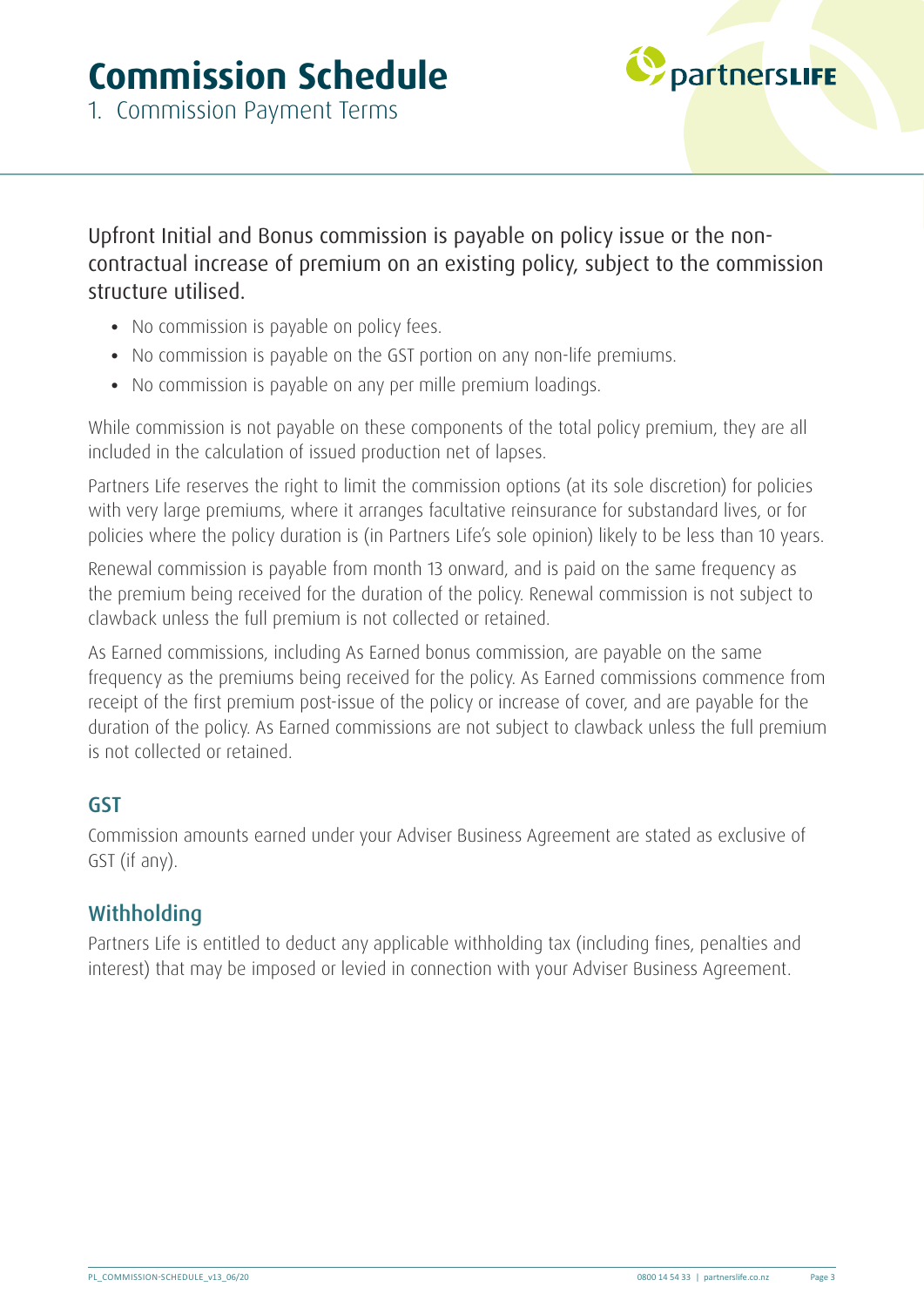## **Commission Schedule**



2. Adviser Commission Options

### Full Commission Options

| Product                                              | <b>Option</b>                                 | <b>Upfront Initial</b><br>Commission as %<br>of Commissionable<br><b>Annual Premium</b> | Renewal<br><b>Commission</b> | As Earned<br><b>Commission</b> | Eligible<br>for Bonus<br><b>Commission</b> |
|------------------------------------------------------|-----------------------------------------------|-----------------------------------------------------------------------------------------|------------------------------|--------------------------------|--------------------------------------------|
| Personal & Business Cover                            | Standard or Full upfront                      | 100%                                                                                    | 10%                          | n/a                            | Yes                                        |
|                                                      | Pendulum 25                                   | 25%                                                                                     | 25%                          | n/a                            | Yes                                        |
|                                                      | Pendulum 75                                   | 75%                                                                                     | 15%                          | n/a                            | Yes                                        |
|                                                      | As Earned                                     | n/a                                                                                     | n/a                          | 25%                            | Yes                                        |
| Medical & Hospital Cash Cover<br>with Personal Cover | Full upfront or Pendulum 25<br>or Pendulum 75 | 100%                                                                                    | $7.5\%$                      | n/a                            | Yes                                        |
|                                                      | Standard or As Earned                         | n/a                                                                                     | n/a                          | 25%                            | Yes                                        |
| Medical Standalone                                   | Full upfront or Pendulum 25<br>or Pendulum 75 | 100%                                                                                    | 7.5%                         | n/a                            | Yes                                        |
|                                                      | Standard                                      | $0\%$                                                                                   | 25%                          | n/a                            | Yes                                        |
|                                                      | As Earned                                     | n/a                                                                                     | n/a                          | 16.5%                          | Yes                                        |

### Reduced Commission Options

| Product                       | <b>Option</b> | Upfront Initial as %<br>of Commissionable<br><b>Annual Premium</b> | Renewal<br><b>Commission</b> | Premium<br><b>Discount</b> | Eligible<br>for Bonus<br><b>Commission</b> |
|-------------------------------|---------------|--------------------------------------------------------------------|------------------------------|----------------------------|--------------------------------------------|
| Personal & Business Cover     | Partial       | 50%                                                                | 10%                          | 10%                        | Yes                                        |
|                               | Nil           | $0\%$                                                              | 10%                          | 20%                        | Yes                                        |
|                               | Fee           | n/a                                                                | n/a                          | 35%                        | n/a                                        |
| Medical & Hospital Cash Cover | Partial       | 25%                                                                | 7.5%                         | 10%                        | Yes                                        |
|                               | Nil           | $0\%$                                                              | 7.5%                         | 17.5%                      | n/a                                        |
|                               | Fee           | n/a                                                                | n/a                          | 22.5%                      | n/a                                        |
| Rural Partners - Risk         | Rural         | 25%                                                                | 10%                          | 20%                        | Yes                                        |
| Rural Partners - Medical      | Rural         | $5\%$                                                              | n/a                          | 20%                        | Yes                                        |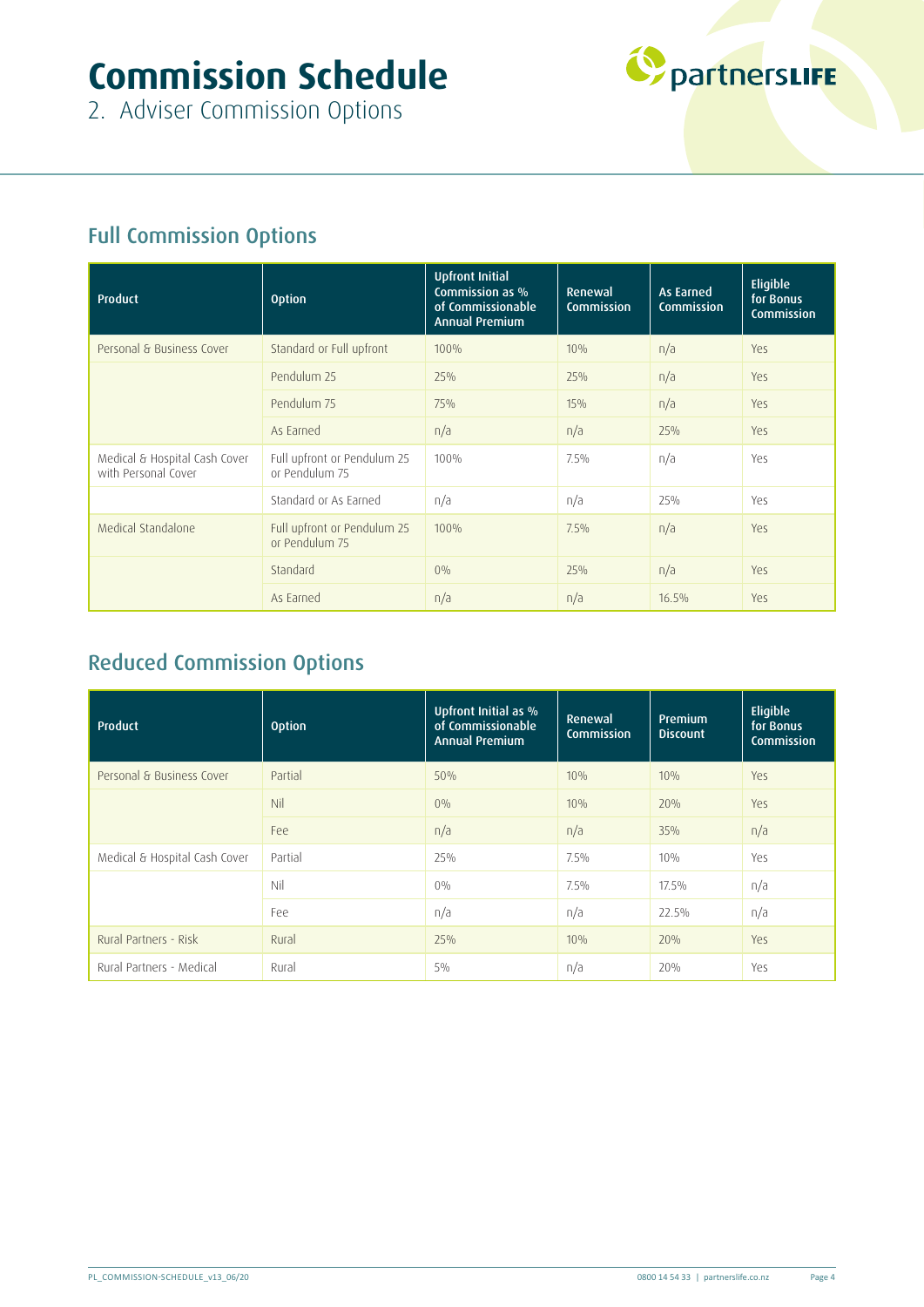

3. Bonus Commission Payment Terms

#### Bonus commission from 1 April 2020 until 31 March 2021

• With effect from 1 October 2019, Partners Life removed the new business volume criteria from bonus commissions. If you held an Adviser Business Agreement as at 1 October 2019, the applicable rate of bonus commission for the period from 1 April 2020 to 31 March 2021 will be the rate that applied immediately prior to 1 October 2019.

| <b>Cover Type</b> | <b>Upfront Bonus Commission rate</b>                                                 | As Earned Bonus Commission rate                                                 |
|-------------------|--------------------------------------------------------------------------------------|---------------------------------------------------------------------------------|
| Risk              | $80\%$ - 100%<br>*All new Adviser Business Agreements<br>bonus rate is capped at 80% | 7% - 8.5%<br>*All new Adviser Business Agreements<br>bonus rate is capped at 7% |
| Medical           | 75%                                                                                  | $8.5\%$                                                                         |

#### Please note:

- Upfront Bonus Commission rate is applicable where an Upfront Initial Commission is payable (i.e. not "n/a") and where Eligible for Bonus Commission is "Yes".
- As Earned Bonus Commission rate is applicable where an As Earned Commission is payable (i.e. not "n/a") and Eligible for Bonus Commission is "Yes".

#### Bonus commission from 1 April 2021

From 1 April 2021, bonus commission rates for all advisers will be determined using the Customer Outcomes Matrix, as described in Section 4 below.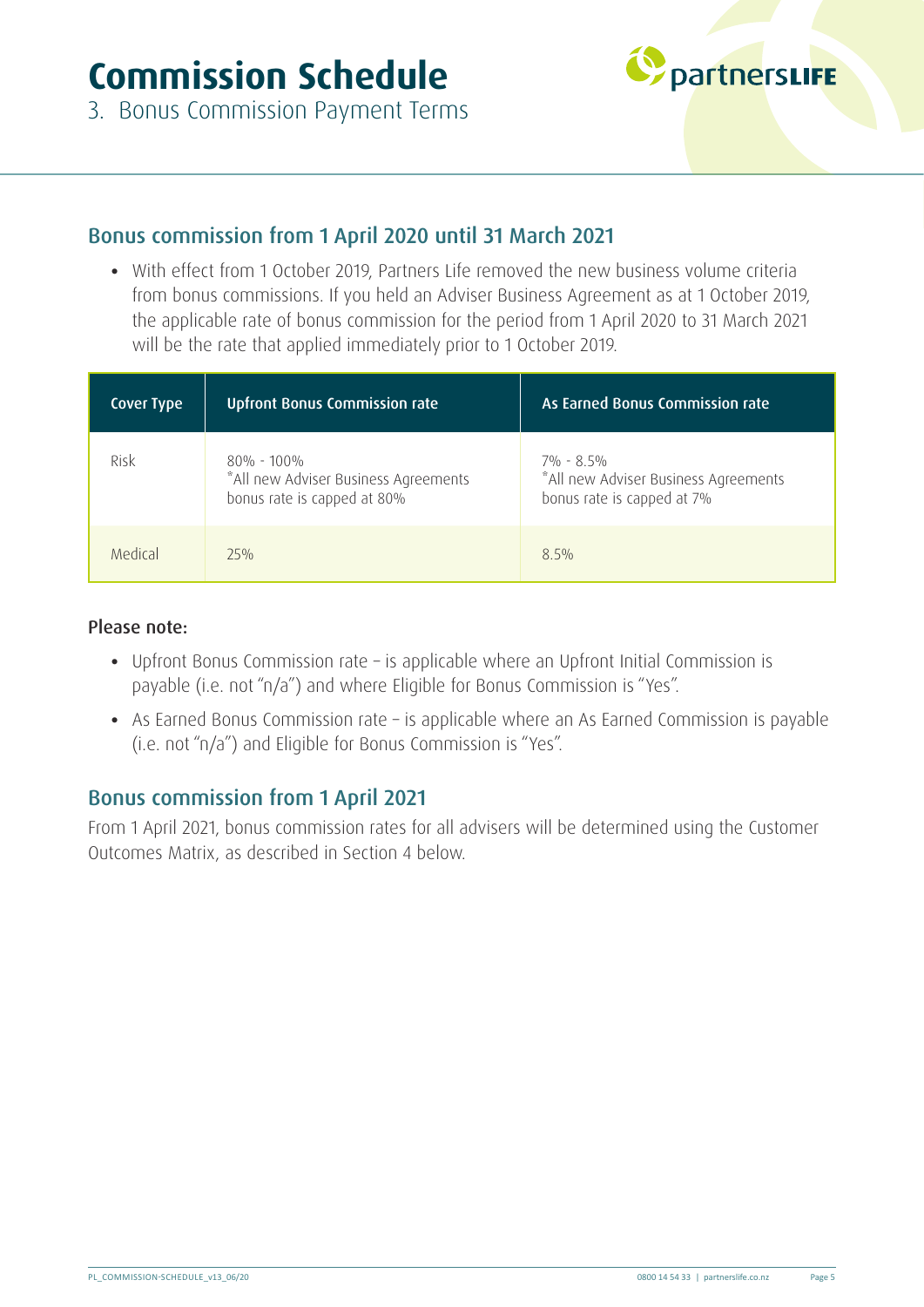

From 1 April 2020, Partners Life will collect the information set out in the Customer Outcomes Matrix below in respect of all advisers who are party to an Adviser Business Agreement, or who provide advice on behalf of an adviser business that is party to an Adviser Business Agreement.

Each adviser will be measured against each separate criterion at least once per annum. In any given quarter, at least 2 criteria will be measured for each adviser.

Points will be assessed at the end of each quarter and, from 1 April 2021, bonus commission levels will be adjusted for the following quarter (and all subsequent quarters) depending on the number of points issued to each adviser or adviser business (as applicable).

Partners Life will regularly review the criteria, and may change or replace any of the criteria from time to time at our sole discretion.

| What                                       | When         | Why                                                                               |
|--------------------------------------------|--------------|-----------------------------------------------------------------------------------|
| Customer Advice Complaints                 | Any time     | Indicates quality of customer advice experience                                   |
| <b>Initial Advice Process</b>              | Application  | Indicates effectiveness of initial advice processes                               |
| Replacement Advice Process                 | Application  | Indicates effectiveness of inwards replacement<br>advice processes                |
| Cancellation Advice                        | Cancellation | Indicates effectiveness of retention and outwards<br>replacement advice processes |
| Non-Disclosure and<br><b>Misstatements</b> | Claim        | Indicates effectiveness of application completion<br>processes                    |
| Service Activity                           | Any time     | Indicates active servicing of clients' ongoing needs                              |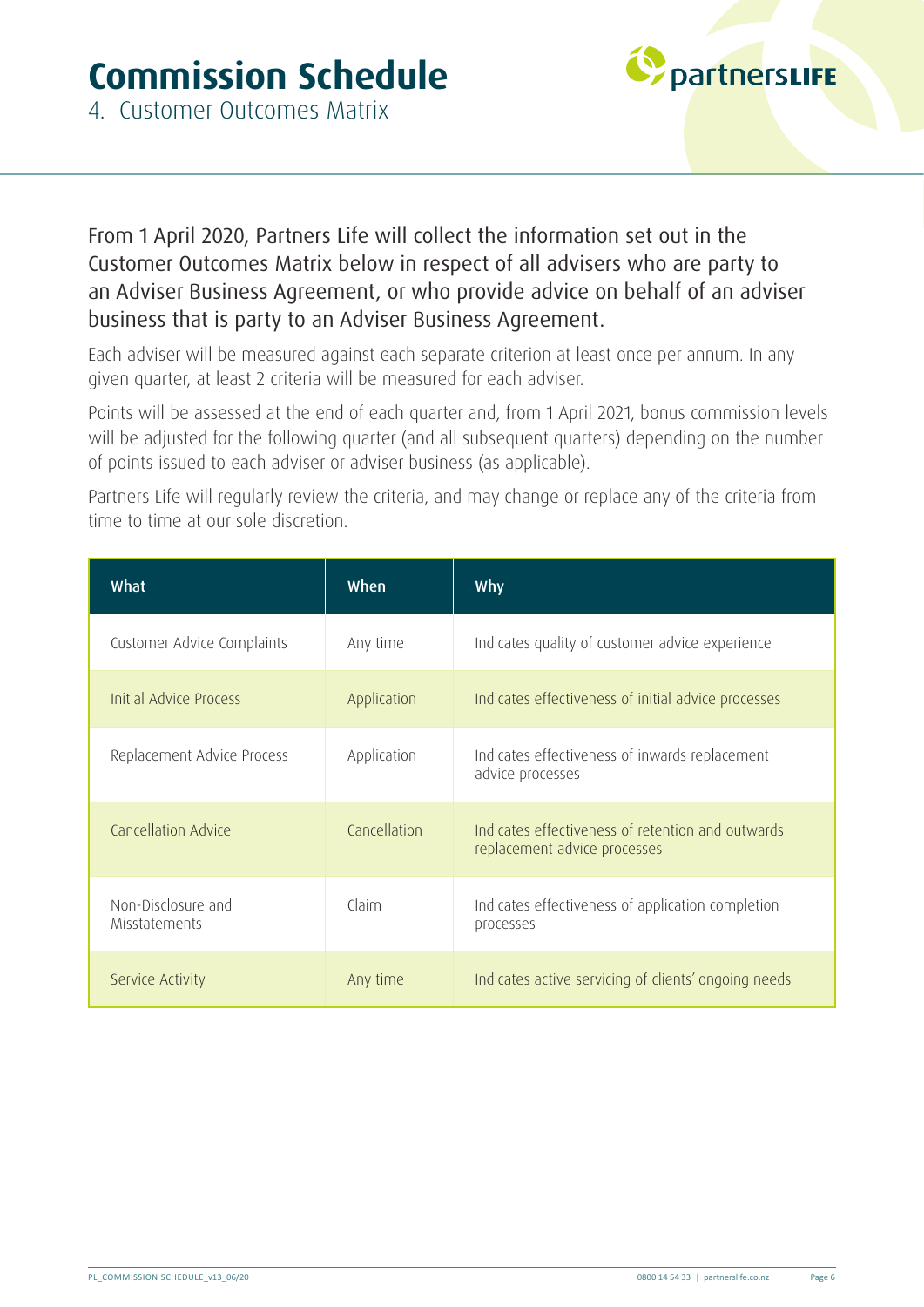

#### Upfront Initial and bonus commissions are subject to clawback if the policy discontinues or premiums reduce in circumstances where less than 24 months of premiums are received and retained by Partners Life.

The commission clawback percentage is dependent on the number of monthly premiums paid and retained at the time of cancellation or premium reduction. The calculation is as follows:

Less than 6 months: 100% 6 to 24 months:  $(24 - number of months) \times 100\%$ 19

Where the premium frequency is other than monthly, the commission clawback percentage will be calculated based on the equivalent number of monthly premiums paid. For example, if the client has paid 49 weekly premiums and their policy is lapsed or cancelled the commission clawback percentage will be based on 11 months, being the rounded number of monthly premiums paid.

Renewal Commission or As Earned Commission clawback will occur if the policy (or any policy increase or addition) is cancelled from inception.

Any life or policy voided due to client non-disclosure or misstatement will be treated as if the life or policy was cancelled from inception and will result in a full clawback of all Upfront Initial, As Earned, Renewal and Bonus commissions paid for the policy.

If the commission was split when paid, then any clawbacks that occur will be split in the same proportions.

#### Discontinuance of premium

The following will be classed as discontinuances of premium and are subject to clawback:

- Cancelled from inception
- Void Cover
- Lapsed or Cancelled
- Premium reduction only the discontinued amount of premium will be counted, and commission will be clawed back in proportion to the amount of discontinued premium
- Premium reduction due to changing the life assured's personal details (including, but not limited to, smoker status or occupation class change), made within 3 months post commencement of the benefit
- Premium reduction caused by reduction or removal of premium loadings made within 3 months post commencement of the benefit